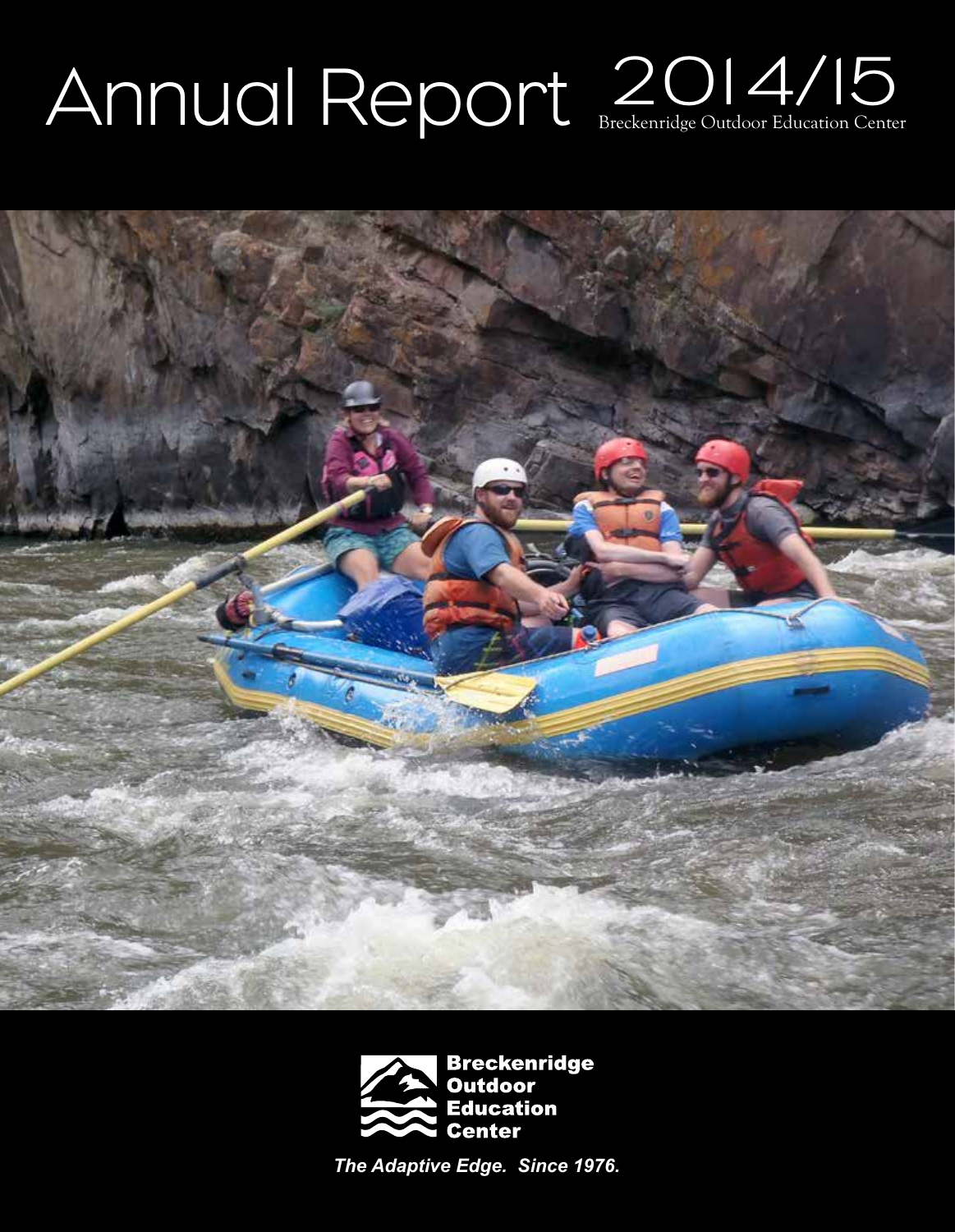*"Thank you for lifting my spirits and elevating my quality of life."* 

**—Student from the Independence Center**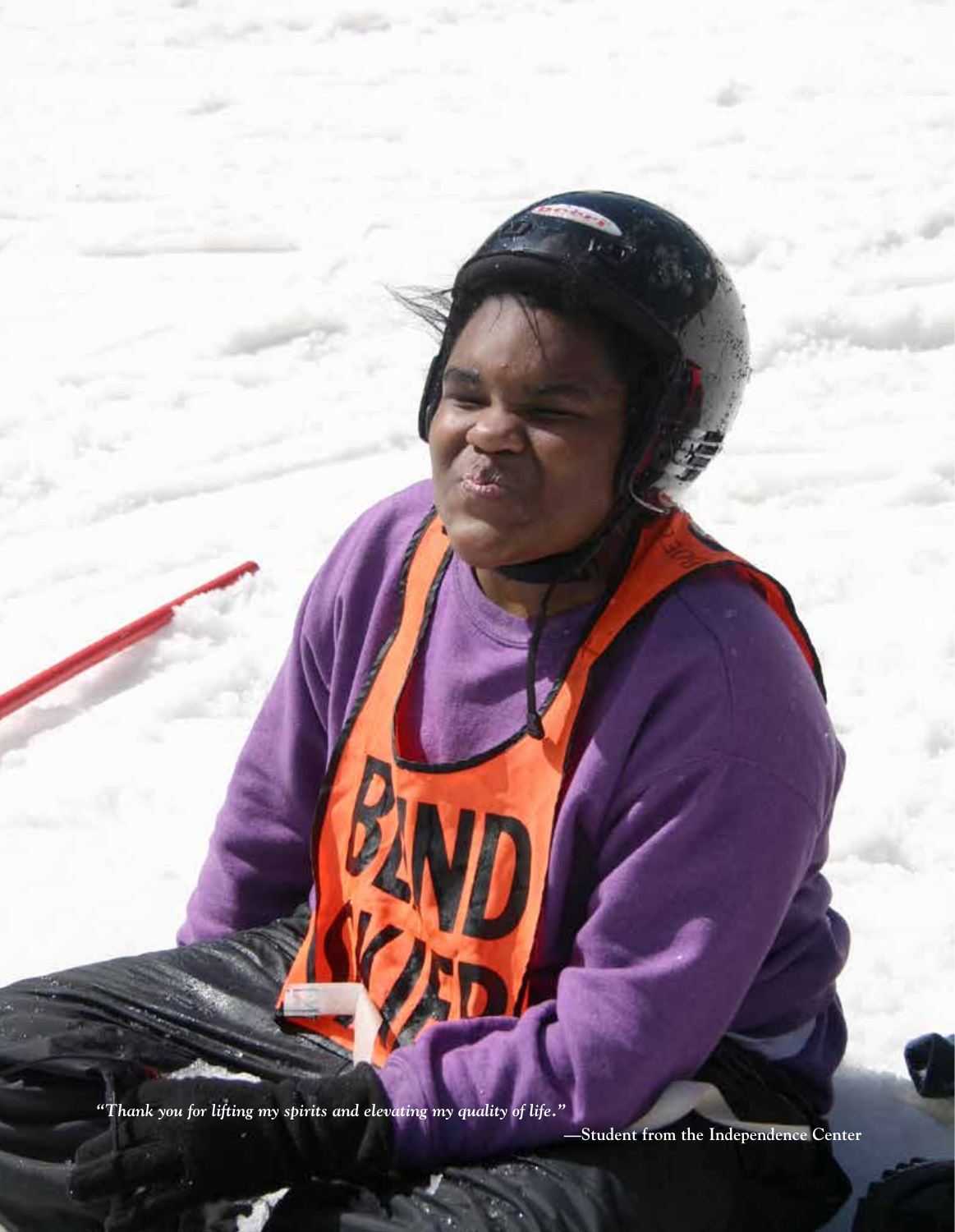## Dear Friends of the BOEC

Greetings and welcome to Breckenridge Outdoor Education Center! We are pleased to report that the 2014 - 2015 fiscal year was a very successful one for BOEC. The Adaptive Ski Program again set new records for lesson days, and Keystone Adaptive Center continued to grow. The Wilderness Program exceeded attendance expectations, expanded adaptive cycling and river rafting offerings, and maintained partnerships with many returning agencies and groups. Participants came from 44 states and 9 foreign countries: Australia, Bahamas, Brazil, Canada, Ecuador, Great Britain, Ireland, Mexico and Scotland.

Financially, we finished the 2014-15 fiscal year in solid condition. Our Income Statement showed a net income of \$170,654 after depreciation. Our surplus was due to a good year in fundraising and special events and tuition revenues exceeding budget in both the Adaptive Ski and Wilderness Program.

Late in 2015, we began the "silent" launch of our 3-year "Securing the Future" Capital Campaign. The campaign seeks to raise \$1.85M for needs critical to our long-term success, including staff housing, upgrades

and expansions of the warehouse/ administrative office and the Griffith Lodge, activity improvements at the Wilderness Campus, and growing our scholarship endowment. We have approached a few foundations and large past donors and are encouraged by the response. We will be rolling out the campaign to the full BOEC community early in 2016 with our winter Newsletter, a general appeal and a number of events over the course of the year.

We are looking forward to 2015-16, our 40th Anniversary year! We are planning a number of celebratory events for our community, including a 40th Birthday Party and a first-ever Intern Re-Union weekend in the fall.

Many thanks to all of you in the BOEC community who are the foundation of our success in serving those with disabilities and special needs, to our donors and supporters who make it all possible and to our students who chose the path of adventure and joined us for a program experience. We hope to see you again!

Ben Fitch

Bruce Fitch Tim Casey Executive Director Chairman of

Jun Casey

the Board



*Bruce, Aris and Tim at Breckebeiner event*

*The mission of Breckenridge Outdoor Education Center is to expand the potential of people with disabilities and special needs through meaningful, educational and inspiring outdoor experiences.*

#### *Board of Directors*

*Tim Casey, Chair John Ebright, Vice-Chair Bill Gillilan, Treasurer Jon Sawvell, Secretary*

*Ed Anderson Harry Backas Dennis Brown Patricia Campbell John Cooley Gene Dayton*

*Scott Downen Mike Dudick Michelle Gempeler Tim Keegan Ted Lawson Hilary McDonald*

*Aris Sophocles Don Sullivan*

*Raule Nemer Terrence Rix Craig Simson Brian Smith*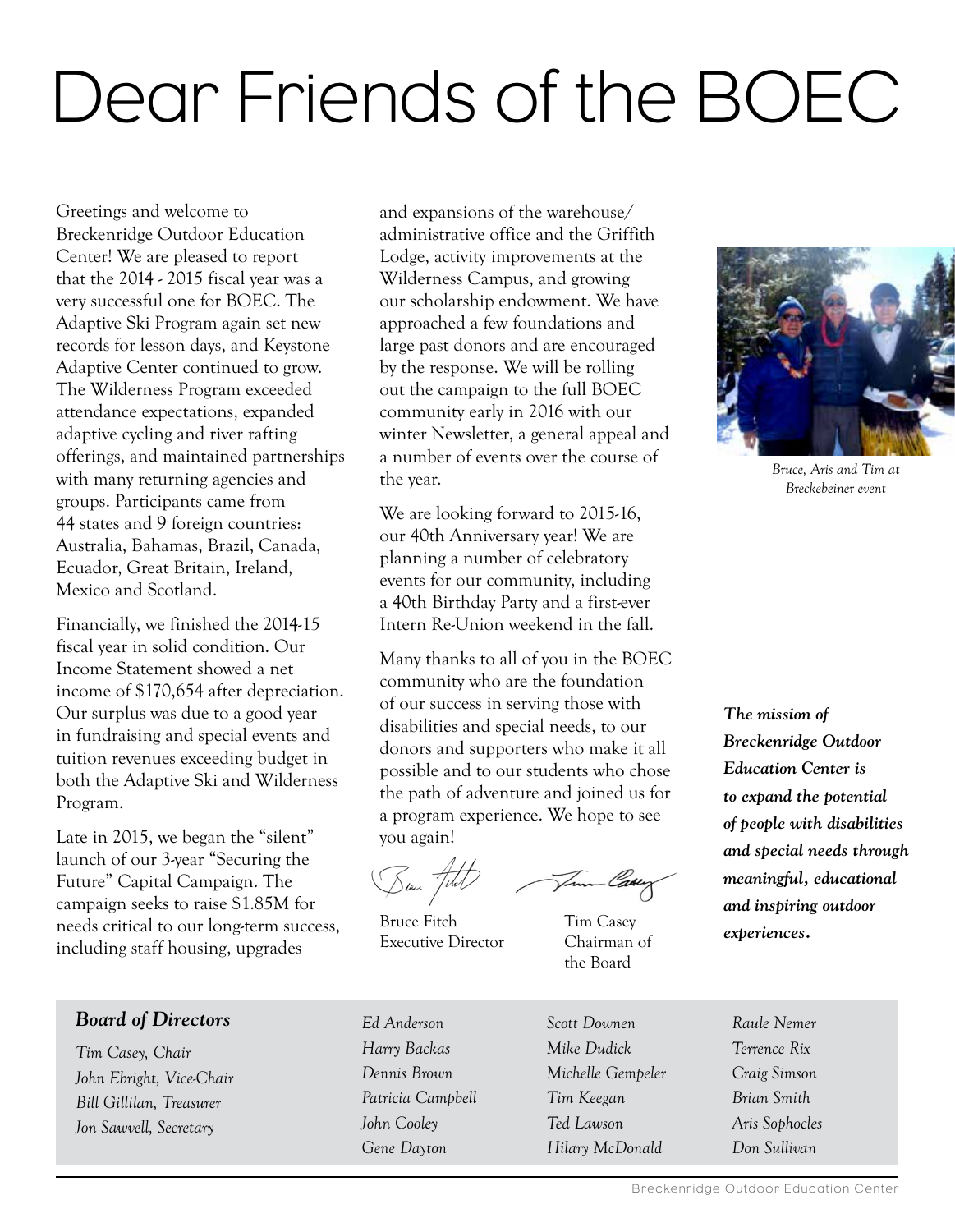#### *Who We Served*

|                                | Ski      | Wild          | Total<br>Ski/Wild | Intern<br>Program | .Total<br>All Programs |
|--------------------------------|----------|---------------|-------------------|-------------------|------------------------|
| Individuals served             | 1,119    | 1,401         | 2,520             | 26                | 2,546                  |
| Programming days               | 3,332    | 4,331         | 7,663             | 2,970             | 10,633                 |
| Adults $(19+)$                 | 41\%     | 42%           | 41%               |                   |                        |
| Youth (5-18)                   | 59%      | 58%           | 59%               |                   |                        |
| Male                           | 66%      | 51%           | 58%               |                   |                        |
| Female                         | 34%      | 49%           | 42%               |                   |                        |
| Participants from CO           | 51%      | 95%           | 60%               |                   |                        |
| Participants from out of state | 49%      | 5%            | 40%               |                   |                        |
| Parts. from foreign countries  | 34       | $\mathcal{O}$ |                   |                   |                        |
| Amount of scholarship          | \$75,362 | \$97,660      |                   |                   | ł                      |

Unduplicated individuals on scholarship 737 Program Days on scholarship 2,269 % Program Days on scholarship 30% Avg. amount of scholarship per Program Day \$75.25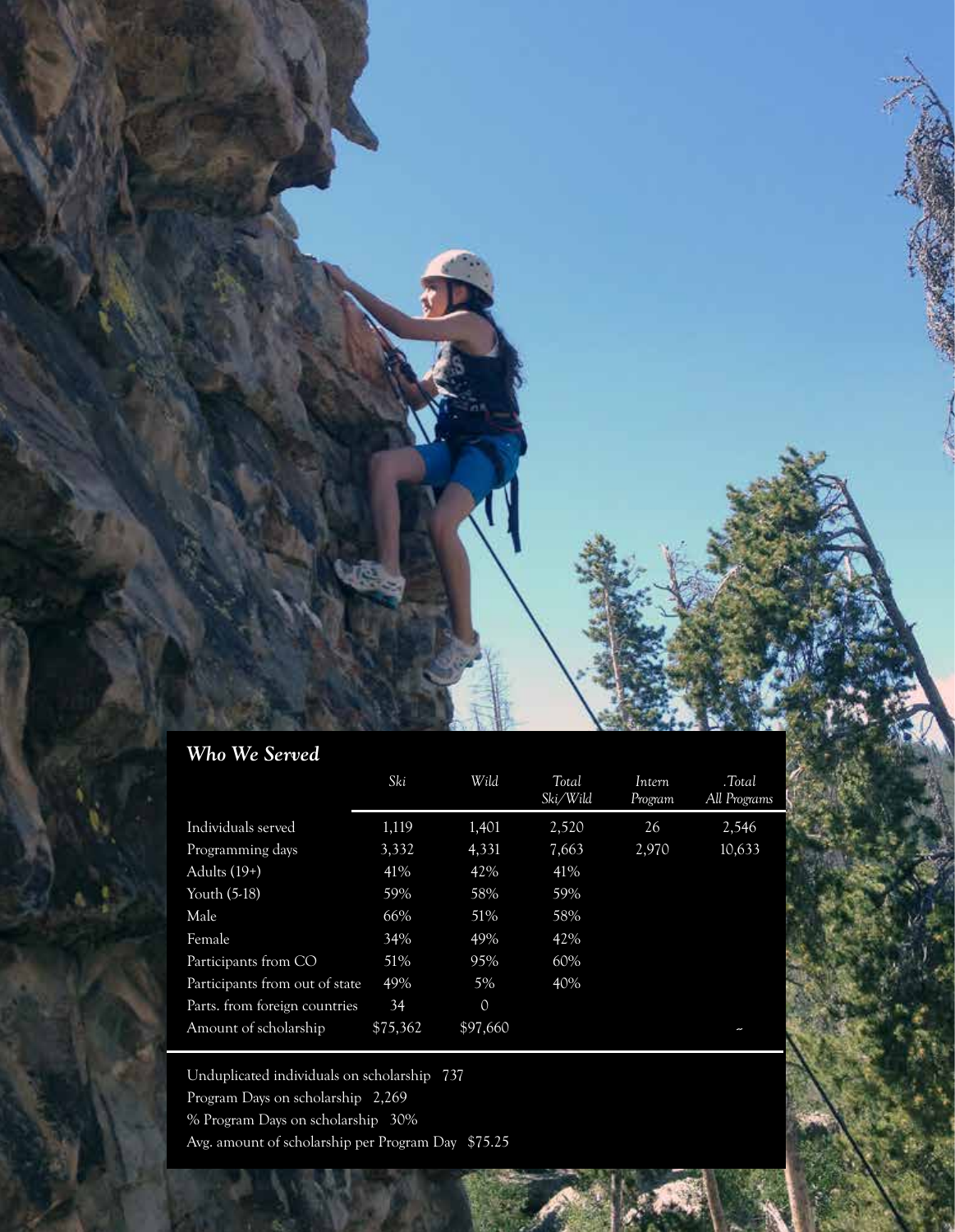## The Year in Highlights

In FY 2014-15 (October 1, 2014 – September 30, 2015), Breckenridge Outdoor Education Center (BOEC) served 2,546 students for a total of 10,633 program days in our Adaptive Ski, Wilderness and Intern Programs, an increase of 15% over last year and a record number of program days delivered. Our disabled warrior activities grew substantially due to a significant grant from the Department of Veterans Affairs that expanded our ability to assist service members and their families in healing from the trauma of their injury. Overall, BOEC experiences continued to attract, inspire and improve the quality of life for people of all abilities.

The Adaptive Ski and Ride School at Breckenridge and Keystone Resorts conducted a record 3,332 ski/ snowboard lessons for 1,119 individuals. The Adaptive Ski School has seen sustained growth over the past five years, over 8%, and is currently operating at capacity. Highlights included:

- we delivered eight programs involving 112 U.S. and British military veterans, including January's annual Snofest at Keystone Resort and EOD bomb techs and their families on a 7-day site-based program;
- we continued to work with Summit County Schools special needs classes and at-risk local youth with Mountain Mentors; and
- a total of \$75,362 in ski scholarships was extended to Ski Program participants who needed financial assistance to attend.

The Wilderness Program served 1,401

students on 4,331 program days, a 20% increase over 2014. Here are some highlights of our summer Wilderness Program:

- we again welcomed six multi-day programs with the Brain Injury Alliance of Colorado;
- we delivered five multi-day summer programs for 51 disabled military warriors and 78 family members (including two multi-day river trips on the iconic Gates of Lodore stretch of the Green River, a first for us on this section);
- The Children's Hospital in Denver brought youth from their traumatic brain injury, Sensory Integrative Disorder, hemophilia and cerebral palsy programs;
- young adults from the National Hemophilia Foundation trained to mentor middle school youth on a subsequent BOEC trip in July;
- our programs for young survivors of abuse and neglect continued, thanks to generous individual and government donations; and
- a total of \$97,660 in scholarship assistance was extended to Wilderness Program participants.

#### **Interns**

BOEC was fortunate to draw 26 talented Interns, one group of 14 in winter and another 12 in summer. The Interns not only bring valuable skills and insights into our courses, they bring an infectious energy and optimism to all who work with them. Many of these Interns will move into professional staff roles next year at the BOEC, and others will assume similar roles at adaptive

*Continued on next page…*



*"I had not been snowboarding in 9 seasons and was not sure how the program would work out. I was challenged and improved every day. I could not have been happier or more pleased with the program…I am extremely grateful for the opportunity to have participated in this program."* 

> **—Disabled Warrior Program participant**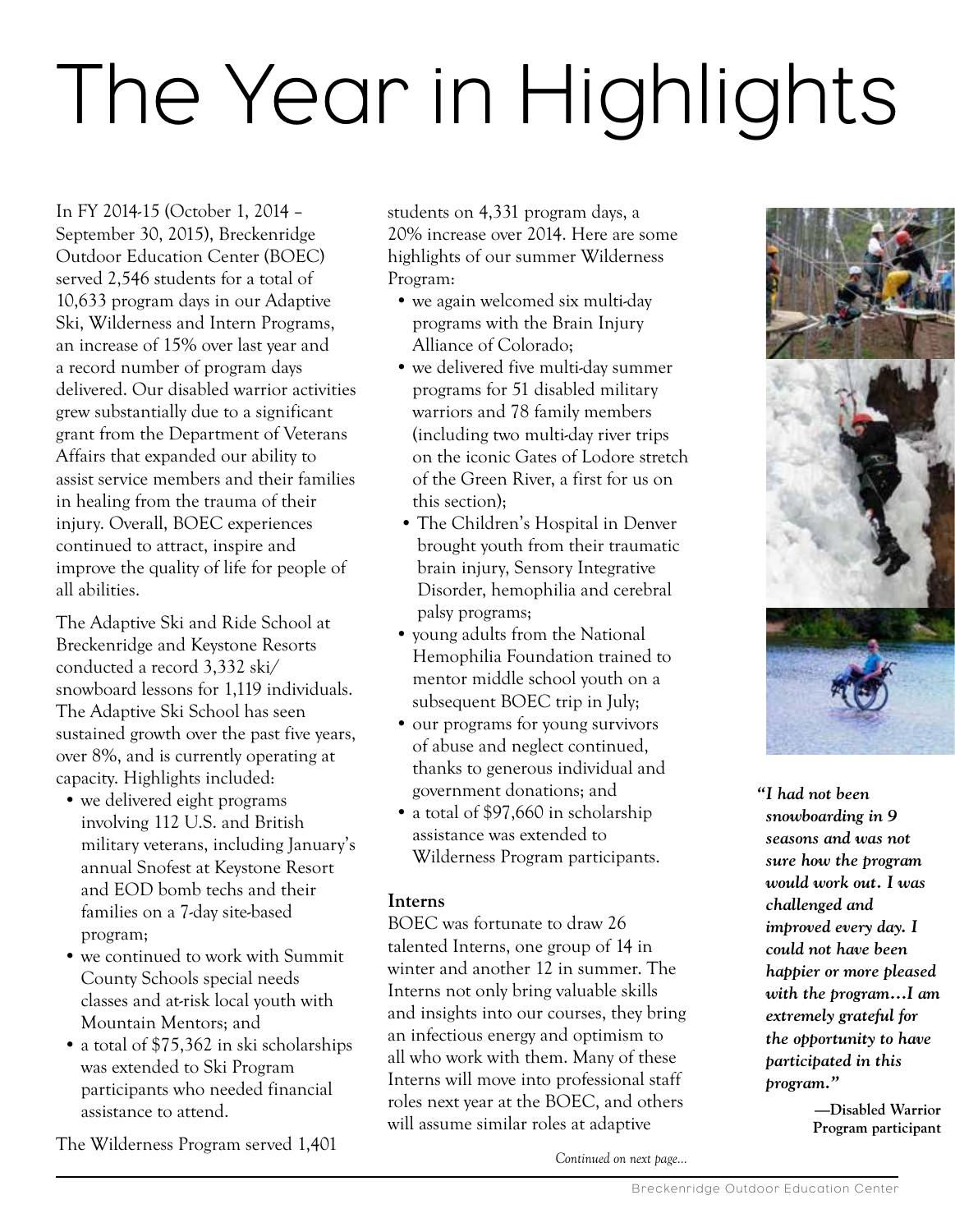

*"I am just writing to say that Brad who was with Preston today was EXCEPTIONAL. He made a huge difference for Preston, and just in a day! I am definitely booking again, what an incredibly confidence building experience for a little boy who has such a hard time in life. Thank you. Thank you a million times over. Brad was incredible with my son, and I am incredibly grateful!"*

> **— Mother of an adaptive ski student**

organizations around the country and around the world.

#### **Volunteers**

We could not do what we do without the enormous amount of time and energy given by the 300+ volunteers who donated nearly 20,000 hours in support of BOEC. Most volunteers worked as assistant ski instructors, providing much needed support to our students, many of whom need two to three staff in order to ski or ride. Others helped with wilderness summer programming, primarily in rafting and adaptive cycling, and others helped on special events. Many thanks to this devoted crew.

#### **Fundraising**

BOEC raised over \$743,000 from our generous supporters and over \$1.7M of in-kind donations. Most of these funds came from foundations and individuals, with a substantial increase in restricted donations. We raised nearly \$235,000 for the scholarship fund and awarded over \$173,000 to individuals and agencies in need of support.

Special events had a great year with over \$105,000 raised. These events provided not only much needed support for operations and scholarships, but they also raised awareness of BOEC in our community. Our signature events included:

- The Banff Mountain Film Festival World Tour (our 6th) featured the best in outdoor-oriented films from around the world;
- Tee It Up for Wounded Warriors and Keystone Adaptive Center Golf Scramble, with 120 golfers and many generous sponsors;
- The 13th Annual Breckebeiner 60km Ski-a-thon, hosted by Gene and Therese Dayton, owners of the Breckenridge Nordic Center, with hundreds of participants skiing for the BOEC Scholarship Fund;
- Cinco de Mayo, hosted by Mi Casa Restaurant in Breckenridge, with all proceeds coming to the BOEC's Willie Whalen Memorial Fund.

In addition, friends and supporters held their own events to benefit BOEC, including "North Face Speaker Series" hosted by Steve and Susan Lapinsohn, "ALS Vertical Challenge", hosted by Tim Casey and Larry Crispell, the third annual Patrick J. Savino Memorial fundraiser in Chicago, "We're Open Open" golf tournament by PGA Pro Philip Tobias of Keystone Ranch Golf Course, the Copper Pin Program, and "Live Life Like Spence" events in memory of Spencer Pannwitz. Thank you to all the participants, donors and sponsors who made our events so successful.

#### *BOEC Staff, 2014 – 2015*

*Kristen Bennett, Finance Director Jaime Benthin, Wilderness Program Director Claire DiCola, Associate Program Director–Admissions Bruce Fitch, Executive Director Jodi Flickinger, Wilderness/Volunteer Coordinator Gene Gamber, Adaptive Ski Program Director Lisa Gamber, Grantwriter Ella Greene, Associate Program Director–Operations*

*Jeff Inouye, Assistant Ski Program Director Haley Keller, Assistant Manager–Keystone Melissa Kuwahara, Accounting /Office Manager Hannah Lang, Associate Program Director— Internship Program Kendal Oakleaf, Keystone Adaptive Center Manager Rachel Oswald, Ski Office Coordinator Marci Sloan, Development Director*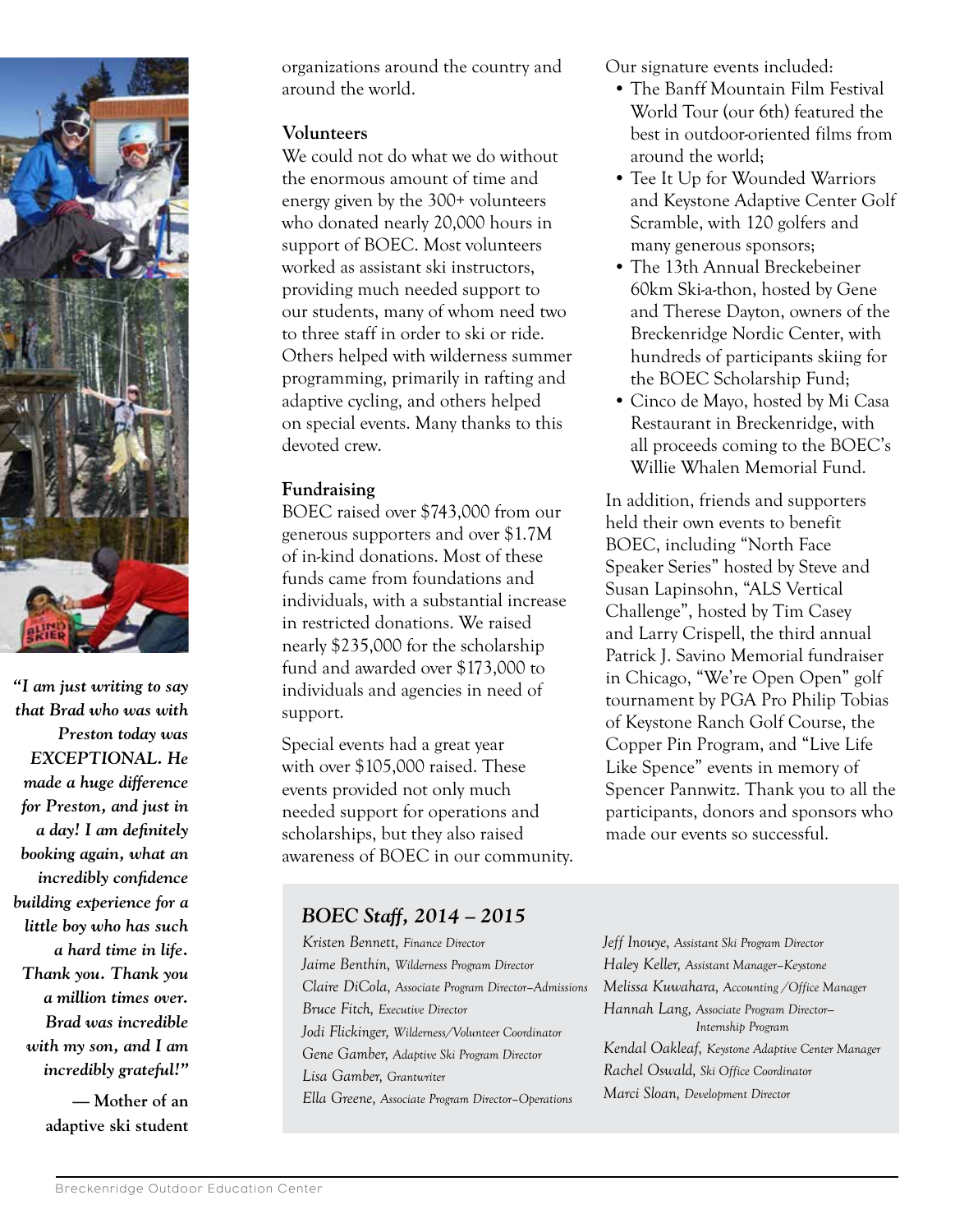### Contributions

*Thanks to all our contributors for the fiscal year October 1, 2014 - September 30, 2015. Please notify us of any errors or omissions. In-kind donations are indicated by (\*) and cash plus in-kind is indicated by (\*\*).*

#### *\$50,000+*

Carl and Caroline Swanson Foundation Town of Breckenridge\*\* Breckenridge Ski Resort\* Department of Veterans Affairs Vail Resorts\* Marmot Mountain LLC\*

#### *\$20,000+*

Blue River Sports\* Charina Endowment Fund Copper Mountain Resort\* Denver Active 20-30 Children's Foundation The Denver Foundation Jon Gunson/Custom Mountain Architects\* Keystone Ski Resort\* MaggieGeorge Foundation Mi Casa Restaurant and Cantina/ Storm Enterprises\*\* Alexandra Storm Foundation The Summit Foundation

#### *\$10,000+*

18th Judicial District Victim Assistance Law Enforcement Kim & Rosie Batcheller Breckenridge Grand Vacations\*\* Gene and Therese Dayton/ Breckenridge Nordic Center\*\* DiCola Family Foundation Terrance & Toni Drabant James L. and Ann R. Foil Foundation Vail Resorts EpicPromise\* Phil & Barbara Gibbs Virginia Hill Charitable Foundation Roy A. Hunt Foundation A.V. Hunter Trust Hyde Family Charitable Fund Kneller Family Foundation Roger & Jill Kurtz Hilary & Patrick McDonald Patrick J. Savino Memorial

Fundraiser Aris & Suzanne Sophocles\* Tech Foundation

#### *\$5,000+*

Ed Anderson Melanie Atkinson D'Augustine Foundation JP & Kristen Bennett Black Diamond Sports/Roch Horton\* Tim & Patti Casey Combined Federal Campaign John & Neide Cooley Scott Downen/Columbine Hills Concrete Disabled Sports, USA Richard J. and Mary B. Dwyer Charitable Foundation Trust William and Susy Gillilan Nancy Lee Scotty McFadden Foundation McGraphix Creative Ltd.\* The North Face Explore Fund Rossetter Foundation

#### *\$1,000+*

5th Judicial District Ahlstrand Family Fund Alpine Bank Todd & Nancy Amberger\* Arzbaecher Foundation Brownell Bailey Bighorn Rentals Doug & Peggy Brown Patricia Campbell & Nick Smith Charles Cannon Laura Casey Cornerstone Real Estate Company CTL Thompson Davignon Charitable Foundation Trust Daniel & Julie Dobler Dragonfly Fund John & Linda Ebright

FirstBank Breckenridge Bruce Fitch & Gini Bradley Bob & Nancy Follett William Fortuna & Christine Hadley Jonathan & Robin Gear Gelb Family Foundation GF Rutkey, Inc. Rick & Susie Grossman Dylan Hadley Fundraiser Linda Hammond Lorna Hickerson\* HP Foundation Scott Jaeger Kicking Horse Coffee\* Steve & Susan Lapinsohn (The North Face) Ted & Jean Lawson Chuck Lenzmeier & Valerie Williams Jim Mallouk Bernard-Dean & Julie Marucci Louis R. & Dorothy M. Meister Foundation Microsoft Giving Campaign Millisor Family Foundation The Moniker Foundation Margo Moreland Charitable Foundation Margaret T. Morris Foundation Mortensen Family Foundation Mountain Pride Cleaning & Restoration David Newkirk & Susan Lazo The North Face VF Outdoor Ian Novos Peak Performance Copier & Supply\* Dr. Craig Perrinjaquet (Doc PJ) QEP Resources, Inc. Jeff Rapp Jon & Nancy Sawvell Christopher McShea Town of Silverthorne Margie Sinton Scott & Debbie Sodergren Brian Solganick

Howard & Cindy Solganick Stephen & Janelle Statham Stratagem Construction Bob Topp & Raule Nemer/The Hermitage Bookshop Jim & Marty Trisler John & Sheila Walker Kent Walker We're Open Open/Philip Tobias Whole Foods Market Frisco Joe Wilson Hans & Mary Jane Wurster

#### *\$500+*

Dave & Judy Adolfson Agape Outpost Chapel Jim & Amy Anderson Harry & Lindsay Backas Erin Baird\* Donald & Betty Brownson/ Breckenridge Building Center Breckenridge Dental-Drs. Warner, Rehn & Poulos Briar Rose Chophouse & Saloon Jeffrey Cain California Community Foundation Cecilia's Joe & Ann Chamberlain Colorado Knights of Columbus Charles Dayton Brad Dickerson\* Shawn Doherty ExxonMobil Foundation Nancy Fegley Town of Frisco Wayne & Peggy Galvani Robert & Ellen Gordman Clyde & Phyllis Grindell Katherine Hamilton John & Beth Hartman James & Alicia Hays Bill Horigan Tod Hunt Tom & Diane Jordan William Juliana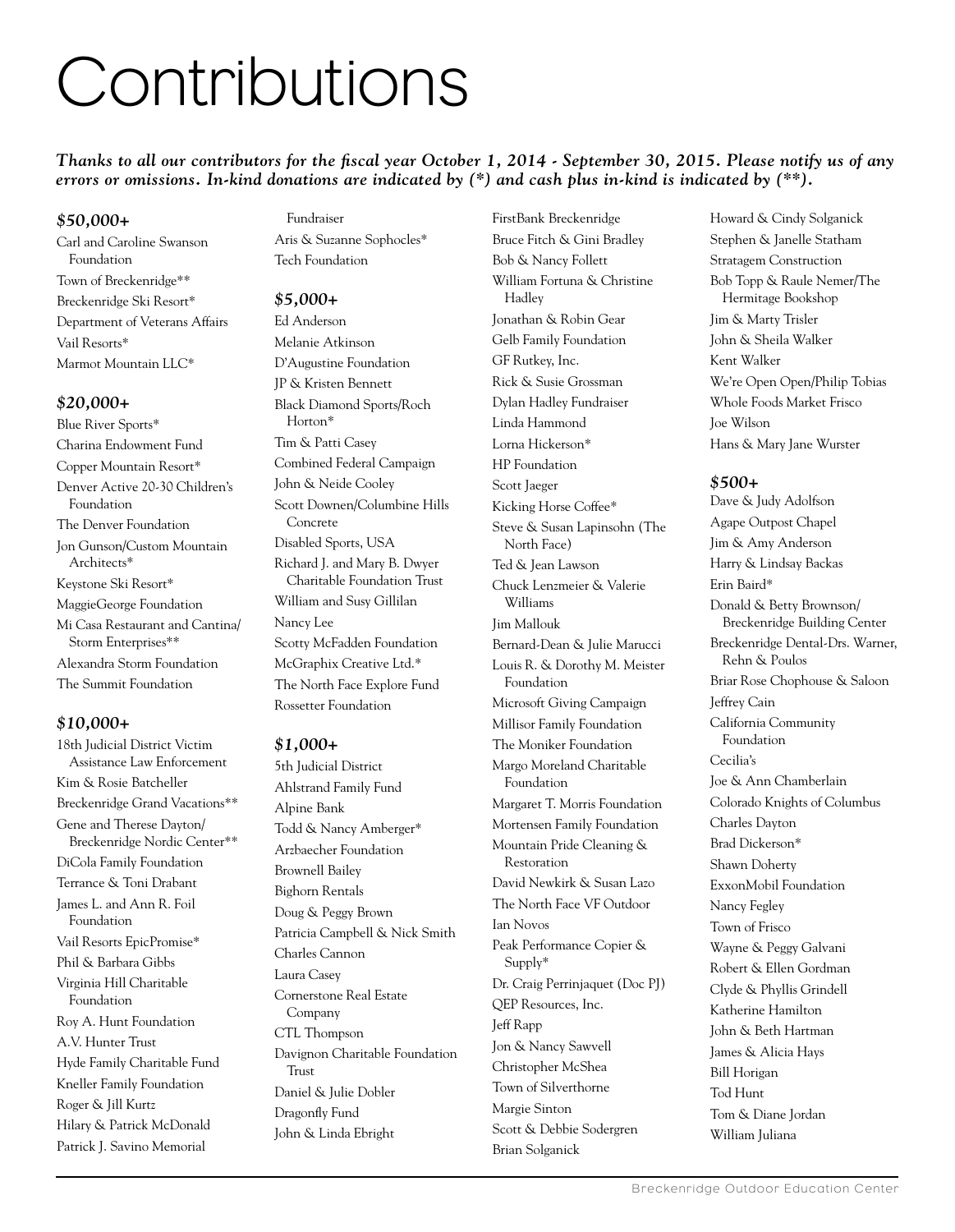Houston & Charlotte Kauffman Tim Keegan Vincent King Steve & Pat Larson Ann Levis Larry Lewarton/Nature's Own Todd Lieberman Local's Liquors/Peak Provisions Das Manninen Lee & Kim McGahey Nancy McKenzie & John Fillmore Michael Murphy Jennifer Musich Jack & Pamela O'Neil Chuck Page Prologis Rebecca Pritchard The Raven Golf Course\* Jerry & Susie Rawles Charlotte Robinson Mell Roy Daniel Sack Robert & Catherine Salipante David Schmitt Barry Skolnick Brian & Jerrelyn Smith Spartan Race, Inc. Kelly Steele Phillip & Leah Tome Unity Snowboards Paul & Patty Watson Youth Giving Council of The Summit Foundation

#### *\$250+*

Frank & Mary Barry Sarah & Gage Barton Ron & Robin Benko James Berger Breckenridge Alpine Limo\* Dennis Brown Phillip & Janelle Brown Jeffrey Cain Chris & Eleanor Cares Coffman Construction Copper Creek Golf Course Steve & Kathleen Corneillier Jim & Maggie Cox Liz Cunningham Ron Fee Stacy Forest Alexandra Foroglou

Gerry & Annette Fricke Patrick & Sharon Fucik Glen Graber Beth Gunnufson Brian Hall Jesse Hausler Clark & Ruth Hawksworth Christopher Holmes Scott Jardine Larry Keith Justin & Dani Kupperman Anne Lacelle Cody Mathewson McCrerey Construction Wayne McLaren Mike Miller Bernie & Steve Moul Scott Nixon John & Janice Quigley Jacob Rotter Jefferey & Pamela Rush Saint Anthony Summit Medical Center Len Shipman Marci Sloan Snake River Saloon James & Maree Sneed South Park Shell Silverheels Bar & Grill Janet Ulrey/Carl Richter\* Robert Walsh John G. Warner, DDS Scott & Ruth Weirich Skip Welles Steve & Karen West Stephen Wilkins Randon Woodard Richard Wrenn

*Thank you to all our donors who gave donations up to \$250.* 

#### *IN HONOR OF*

In honor of interns past & present Wendy Taylor

In honor of Zach Cancel John & Penny Albertine

In honor of Andrew Carney Dennis & Diane Carney

In honor of Chris & Deb Coles Patrick Dunn Norman Fillinger

In honor of Jane Ellison Kruse Group

In honor of Ethan Estey David Bailey Jeremy Fox Cindy Marchionda Deutsche Bank Matching Gifts

In honor of Gene Gamber Al Kaye

In honor of Phil Gibbs Cherri M. & Jack W. Musser Family Foundation

In honor of Stephanie Monaco Christopher Lane

In honor of Andrew Nielsen Andrew & Joyce Nielsen

In honor of Jason Oliver Susan Oliver

In honor of Don Sullivan Catherine Sullivan

In honor of Mike Yura & Kristin Brinster wedding Michael & Christine Hadden Mark Stroud Jill Walker Richard Yura

In honor of Janet Ulrey/Carl Richter Wedding Donald & Ethel Terhune

#### *IN MEMORIAM*

In memory of Roy and Dell Acker Stephen Acker

In memory of Kevin Adomo George & Pati Hammer

In memory of Spencer Bacon-Schantz Carol Bacon & William Schantz

In memory of Bernard "Buzz" Belle Neil Rubinstein

In memory of Barbara Butler Robert & Christine Briggs

In memory of Ginna Delap Brewster & Helen Boyd Dufford & Brown, P.C. Nancy Franks Patricia Gilman Roger & Barbara Grefe Murph & Phyllis Hayutin Derrek & Judith Heathcote Kathleen Hoops Dick & Shauna Landon Francoise Montgomery Tracy Zerlengo

In memory of Andrew Dicembrino Ruthann Dicembrino

In memory of Phyllis Grindell Pat Spitzmiller John & Patricia Miller

In memory of James Hickerson Lorna Hickerson

In memory of Gary Johnson Mary Johnson

In memory of Mike Jousma-Copper Mt. Ski School Gregory & Kathleen VanWieren

In memory of Florence Mosher Breckenridge Nordic Center Florence's Hat Project

In memory of John Murphy Kevin & Margaret Murphy

In memory of Joe Neel Jerry & Susie Rawles

In memory of Spencer Pannwitz AMERGINT Technologies Laura Beaudoin Jim Becia Robert Bishop Victoria Caffrey Cholas Family Clark & Linda Cropp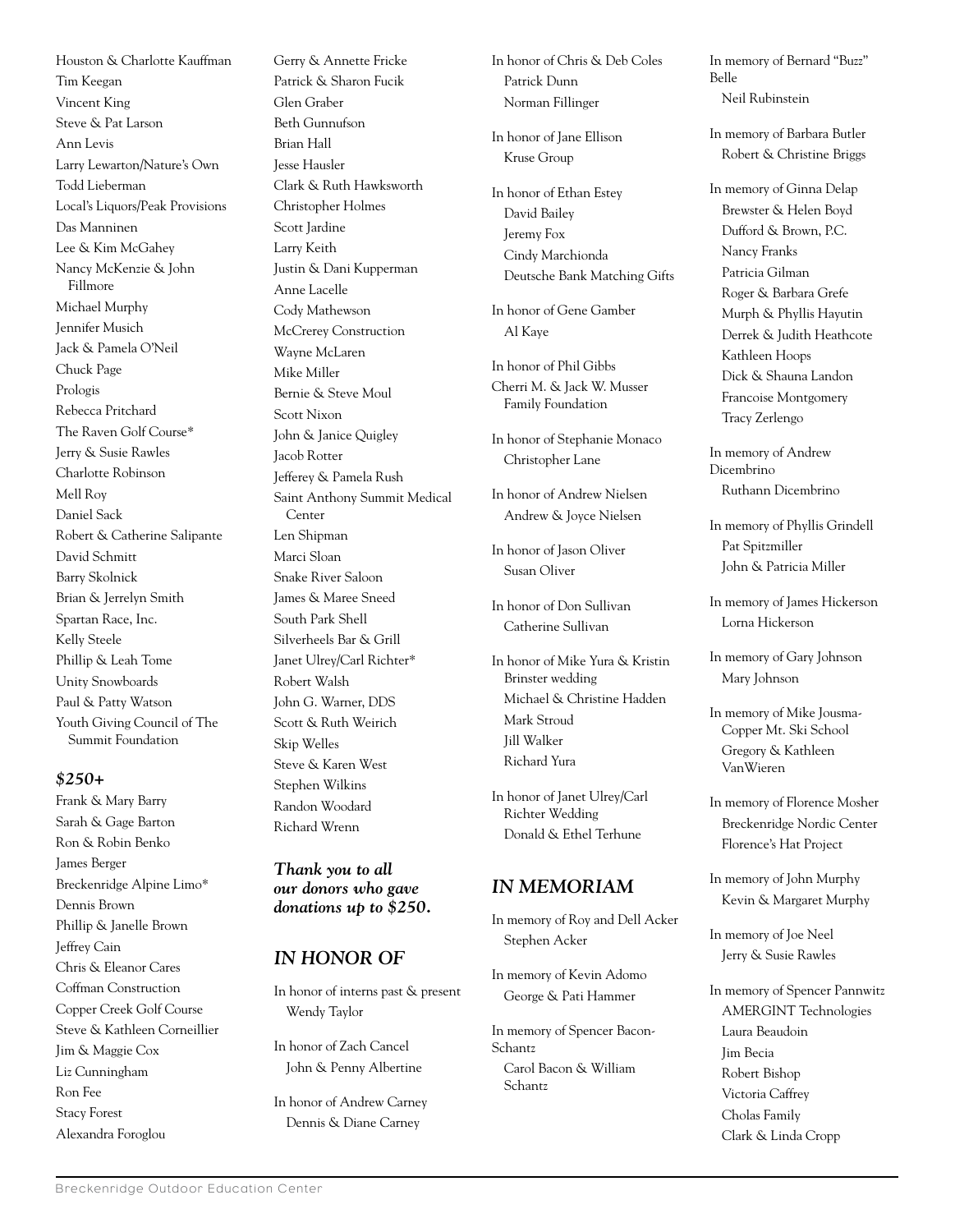Stephen Entrekin Matt & Deb Grizzell Cynthia Heck Christie Heine Gisela Hillyer Eric Hogan Donald Johnson Eric Miyazawa Gordon & Carolyn Montney Teresa Nielsen Davis Oliver Mark & Susan Pannwitz/The Pannwitz Family David Post Productive Data Commercial **Solutions** Sylvia Rivera Vanessa Rotole Autumn Ruch Frank Samour Michelle Sinclair Donna Taylor James Taylor Gerald & Sara Traver Maureen Venzara Tuyen Vu Jill Walker Nancy Weaver Andrew Wobido

In memory of Martha Reynolds Dragonfly Fund

In memory of Patrick J. Savino Amato Family Foundation Christine and Karen Andrews Brenda Barnes Chris Barron Patrick Barron Mallory Blanchard Mark & Susan Boone Ryan Brellenthin Elizabeth Brownson

Michael Bryan James Cmunt Gregory & Maureen Costigan Erin Crowley Jane David Molly Devane Valerie Diederich Kathleen Dillenschneider James & Denis Doody Gilbert & Rosalie Ducato Timoth & Robert Flatley Leigh Folta Susan Friedberg Douglas & Charlene Fumagalli Robert & Donna Gatto M.E. Griesmer John & Carolyn Griffin Joseph Haugen Susan Hines Patrick Idstein Leslie Kawar Thomas Kenny Douglas & Cynthia Krage Elizabeth Kubik Kelsey Lauren Michael Lee Rick & Ruby Lowes Joey Mandozzi Louis Marach James & Debra Marten John McCarthy Andrew McDonald Robert & Susan McGeeney Elizabeth McGrath John & Elizabeth McLaughlin Gregory & Sharon Moody Anne Munaretto Thomas O'Brien Michelle Ostrowski Matthew Perron Brett Pierson Matthew & Regina Pistorio

Marylyn Presutti Julie Rembos Randal & Julie Richardson Jeffrey & Kathy Rogers Michael Russ Elyse Ryan Anthony & Patrice Savino Mary Jo Savino\*\* Paul Savino Andrew & Margaret Schroder Blake Shanahan Michael & Teri Shaughnessy Robert & Pamela Springborn James Taylor Derrick & Janet Thron Allison Valentor Casey Joan Vanswearingen T. Vasak Susan Vaughan Vingt-Quatre Sept Daniel & Jodi Wabiszewski Frank & May Wabiszewski Nicholas Wahoof James & Colleen Walter John & Tammy Whelan Chuck & Sandy Youngstrom Carol Zeidlhack Michael Zeidlhack In memory of Craig Suwinski Gary & Kikken Miller Peggy Suwinski\*

In memory of Lori Trisler Dan Trisler

In memory of Steve Truitt Betty Brown

In memory of Neal Van Wieringen Recycle Sports, LLC

In memory of Charles Weinaug Robert & Amy Barnes Lynne Beatty BG Consultants George Bittlingmayer Douglas County Public Works Ed Epp Kenneth & Pamela Fangohr Webster & Joan Golden Loring Henderson Lawrence Chamber of Commerce Thomas & Phyllis Lewin Thomas & Kim Liebl Sara Marsh Thomas & Kathryn Mulinazzi Brian Norwood & Deborah Summers-Norwood Lee Rader Bob & Suzanne Royer James & Erin Schneider Small World, Inc. Warren & Shirley Smith Gary & Constance Sollars Stevens & Brand, L.L.P. Edward & Linda Upstill Steven Vogelsang & Linda Koester-Vogelsang J. Kurt Von Achen Architect Mark & Elaine Wade Craig & Sally Weinaug Mike & Linda Wildgen

In memory of Willie Whalen Mi Casa Restaurant & Cantina Martin Margulies Ryan Moran Beverly Murphy Michael Walzak

*A special acknowledgement to our premiere partners.*





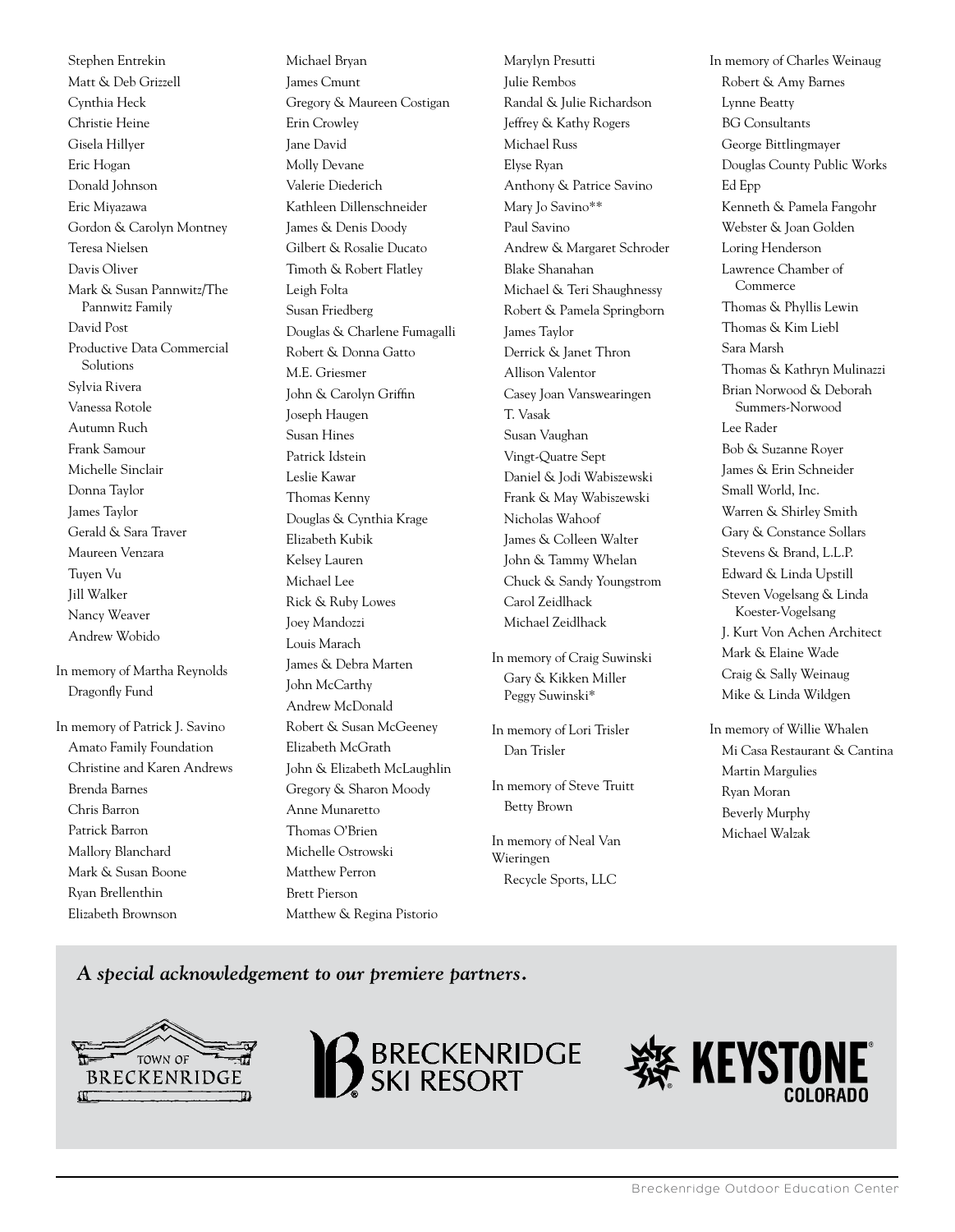

### **Financials**

*Independently audited by Stuhr & Associates, LLC.*

*" …you and your staff did an outstanding job with Bo, as well as accommodating our family. The other great thing we witnessed was the way you and your staff were to the other children and families. You were very sincere and showed the patience and drive for every child to succeed. We don't see that very often." — BOEC Student*

*Statement of Financial Position, September 30, 2015 With Summarized Financial Information as of September 30, 2014*

|                                   | FY 2014/15 | FY 2013/14 |  |
|-----------------------------------|------------|------------|--|
| <b>Assets</b>                     |            |            |  |
| Cash and cash equivalents         | 611,592    | 452,273    |  |
| Investments                       | 965,237    | 1,000,418  |  |
| Accounts receivable               | 15,674     | 20,062     |  |
| Pledges receivable                | 41,000     | 12,972     |  |
| Prepaid expenses                  | 18,740     | 21,819     |  |
| Property and equipment (net)      | 481,615    | 465,855    |  |
| Total current assets              | 2,133,858  | 1,973,399  |  |
| <b>Liabilities and Net Assets</b> |            |            |  |
| Liabilities: Accounts payable     | 12,102     | 24,292     |  |
| Deferred revenues                 | 20,935     | 18,940     |  |
| Total current liabilities         | 33,037     | 43,232     |  |
| Net Assets: Unrestricted          | 1,061,244  | 922,190    |  |
| Temporarily restricted            | 605,589    | 573,989    |  |
| Permanently restricted            | 433,988    | 433,988    |  |
| Total net assets                  | 2,100,821  | 1,930,167  |  |
| Total liabilities and net assets  | 2,133,858  | 1,973,399  |  |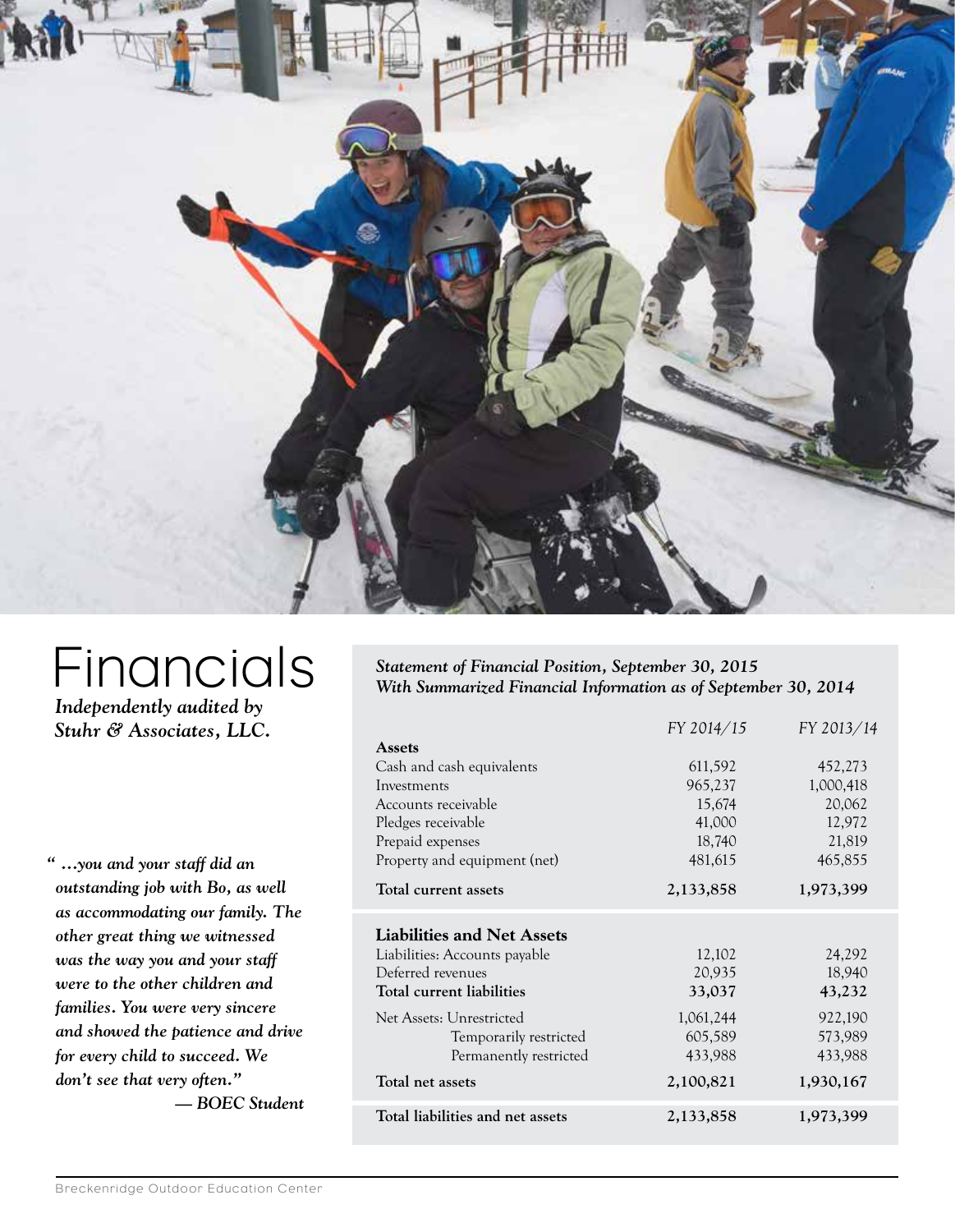

#### *Statements of Activities and Changes in Net Assets for the Year Ended September 30, 2015 With Summarized Financial Information for the Year Ended September 30, 2014*

|                                         | Unrestricted | Temporarily<br>Restricted | Permanently<br>Restricted | 2014/15<br>Total | 2013/14<br>Total |
|-----------------------------------------|--------------|---------------------------|---------------------------|------------------|------------------|
| <b>Program and Support Revenue</b>      |              |                           |                           |                  |                  |
| Public Support:                         |              |                           |                           |                  |                  |
| Contributions, donations and grants     | 332,262      | 411,457                   |                           | 743,719          | 662,446          |
| Program Revenue:                        |              |                           |                           |                  |                  |
| Tuition                                 | 879,990      |                           |                           | 879,990          | 824,704          |
| Less scholarships                       | (173, 023)   |                           |                           | (173, 023)       | (165, 409)       |
| Net tuition                             | 706,967      |                           |                           | 706,967          | 659,295          |
| Additional program fees                 | 38,936       |                           |                           | 38,936           | 34,903           |
| Program in-kind support                 | 1,710,208    |                           |                           | 1,710,208        | 1,649,720        |
| Lodge Rentals                           | 64,400       |                           |                           | 64,400           | 48,423           |
| Special Events                          | 84,127       |                           |                           | 84,127           | 74,466           |
| Misc. income                            | 3,582        |                           |                           | 3,582            | 1,872            |
| Investment Return                       | (20, 327)    | (2,128)                   |                           | (22, 455)        | 70,746           |
| Net assets released from restrictions   | 377,729      | (377, 729)                |                           | $\mathcal{O}$    | $\Omega$         |
| Total revenues, gains and other support | 3,297,884    | 31,600                    | $\mathbf{0}$              | 3,329,484        | 3,201,871        |
| Expenses                                |              |                           |                           |                  |                  |
| Program services                        | 2,544,292    |                           |                           | 2,544,292        | 2,442,696        |
| Administration                          | 388,045      |                           |                           | 388,045          | 371,438          |
| Fundraising                             | 152,056      |                           |                           | 152,056          | 158,129          |
| Depreciation                            | 74,437       |                           |                           | 74,437           | 77,551           |
| <b>Total Expenses</b>                   | 3,158,830    |                           |                           | 3,158,830        | 3,049,814        |
| Change in net assets                    | 139,054      | 31,600                    | $\mathbf{0}$              | 170,654          | 152,057          |
| Net assets as of beginning of the year  | 922,190      | 573,989                   | 433,988                   | 1,930,167        | 1,778,110        |
| Net assets as of end of year            | 1,061,244    | 605,589                   | 433,988                   | 2,100,821        | 1,930,167        |